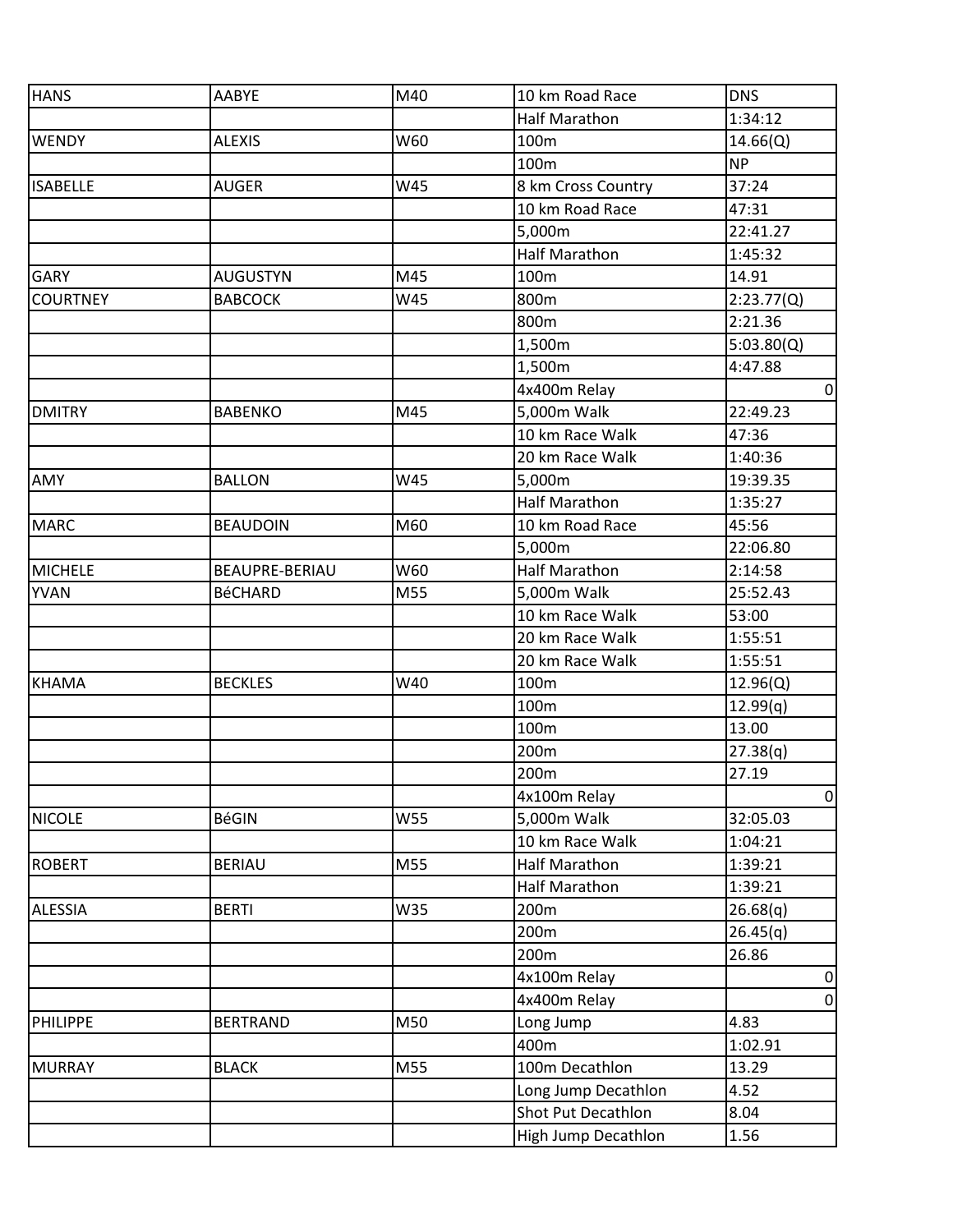|                |                  |            | 400m Decathlon          | AB              |
|----------------|------------------|------------|-------------------------|-----------------|
|                |                  |            | 100m Hurdles Decathlon  | 18.31           |
|                |                  |            | <b>Discus Decathlon</b> | 25.47           |
|                |                  |            | Pole Vault Decathlon    | 2.45            |
|                |                  |            | Javelin Decathlon       | 26.35           |
|                |                  |            | 1,500m Decathlon        | 6:58.80         |
|                |                  |            | Decathlon               | 4691            |
|                |                  |            | High Jump               | 1.55            |
|                |                  |            | 400m                    | 1:03.82         |
|                |                  |            | 100m Hurdles            | 18.11           |
| ROBERT         | <b>BLAIR</b>     | M50        | 800m                    | 2:28.47         |
|                |                  |            | 1,500m                  | 5:06.65         |
| PATTY          | <b>BLANCHARD</b> | W60        | 800m                    | 2:54.59(Q)      |
|                |                  |            | 800m                    | 2:38.22         |
|                |                  |            | 5,000m                  | 20:29.07        |
|                |                  |            | 1,500m                  | 5:58.18(Q)      |
|                |                  |            | 1,500m                  | 5:36.14         |
|                |                  |            | 4x400m Relay            | $\pmb{0}$       |
| <b>JOSEPH</b>  | <b>BOLAND</b>    | M35        | 800m                    | 2:01.14(Q)      |
|                |                  |            | 800m                    | 1:57.92(q)      |
|                |                  |            | 800m                    | 2:01.69         |
|                |                  |            | 400m                    | <b>NP</b>       |
|                |                  |            | 1,500m                  | 4:10.59(Q)      |
|                |                  |            | 1,500m                  | 4:06.79         |
|                |                  |            | 4x400m Relay            | 0               |
| <b>SHAYNA</b>  | <b>BOLAND</b>    | W35        | 5,000m                  | 18:01.52        |
|                |                  |            | 1,500m                  | 4:38.04(Q)      |
|                |                  |            | 1,500m                  | 4:42.79         |
|                |                  |            | 4x400m Relay            | 0               |
| JULIE          | <b>BORDELEAU</b> | W45        | 5,000m Walk             | DS(>>>)(230.7.a |
| <b>CHRISTA</b> | <b>BORTIGNON</b> | W80        | 200m Hurdles            | <b>NP</b>       |
| RITA           | <b>BOTELHO</b>   | <b>W55</b> | 800m                    | 2:52.83         |
|                |                  |            | 1,500m                  | 5:49.27(q)      |
|                |                  |            | 1,500m                  | 6:01.54         |
|                |                  |            | 4x100m Relay            | $\overline{0}$  |
| RéJEAN         | <b>BOURGOUIN</b> | M60        | 8 km Cross Country      | <b>DNF</b>      |
|                |                  |            | 10 km Road Race         | <b>DNS</b>      |
|                |                  |            | 5,000m                  | NP              |
|                |                  |            | <b>Half Marathon</b>    | <b>DNS</b>      |
| JAY            | <b>BRECHER</b>   | M40        | 800m                    | 2:06.11         |
|                |                  |            | 1,500m                  | 4:17.87         |
|                |                  |            | 4x400m Relay            | 0               |
| <b>GAëTAN</b>  | <b>BRETON</b>    | M70        | 6 km Cross Country      | 34:49           |
|                |                  |            | 10 km Road Race         | 1:06:00         |
|                |                  |            | 5,000m                  | 30:13.73        |
| <b>SUSAN</b>   | <b>BROOKE</b>    | W50        | 5,000m Walk             | 29:38.54(>)     |
|                |                  |            | 10 km Race Walk         | 1:03:28         |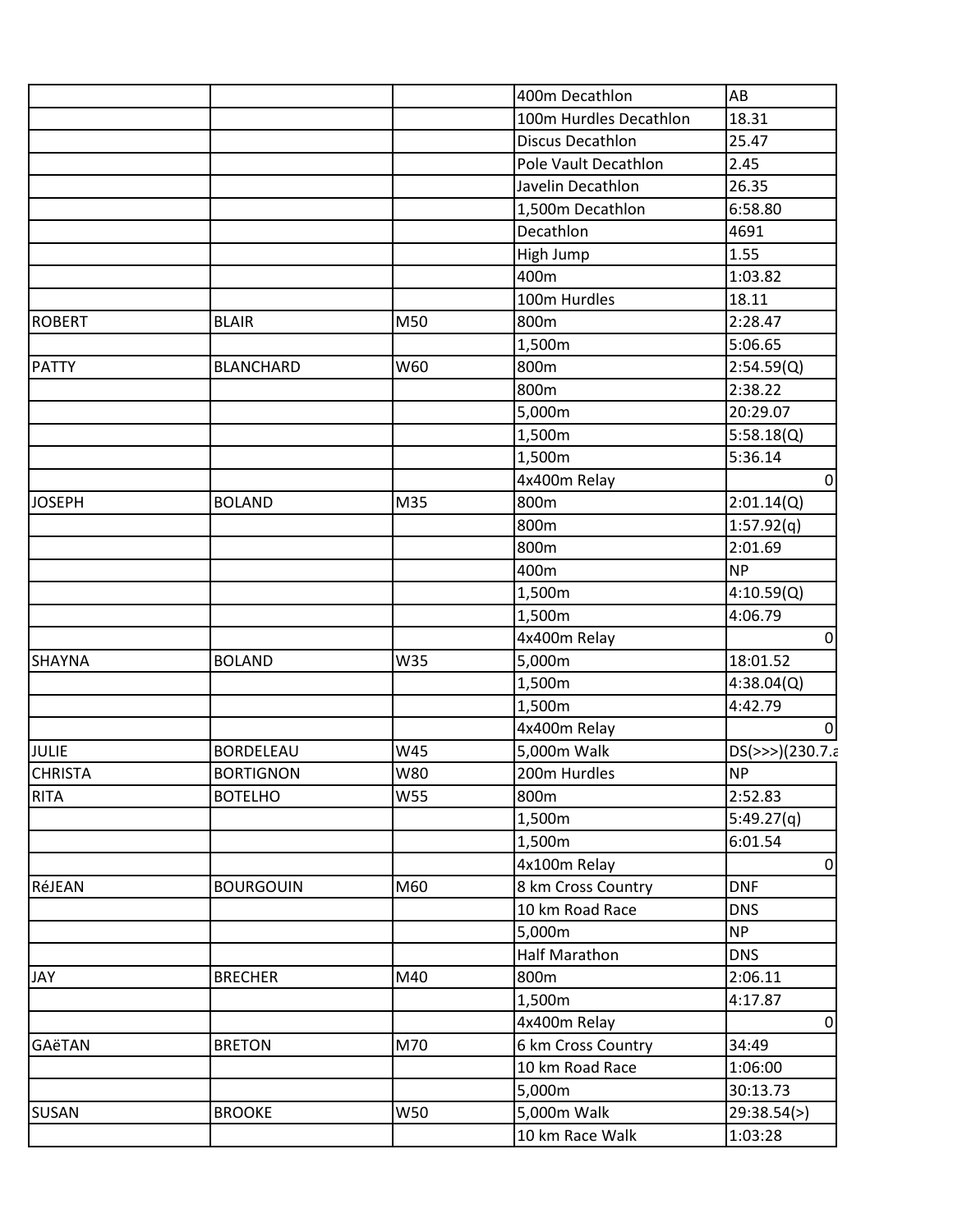|                 |                       |            | 20 km Race Walk      | 2:07:33        |
|-----------------|-----------------------|------------|----------------------|----------------|
| <b>ANNIE</b>    | <b>BUNTING</b>        | W50        | 800m                 | 2:33.26        |
| <b>EVELYN</b>   | <b>BURNETT</b>        | W60        | 100m                 | 14.66(Q)       |
|                 |                       |            | 100m                 | 14.40(q)       |
|                 |                       |            | 100m                 | 14.83          |
|                 |                       |            | 200m                 | 31.41(Q)       |
|                 |                       |            | 200m                 | 31.22(q)       |
|                 |                       |            | 200m                 | <b>NP</b>      |
| <b>NANCY</b>    | CATTON                | W50        | 800m                 | 2:31.29(q)     |
|                 |                       |            | 800m                 | 2:30.75        |
|                 |                       |            | 1,500m               | 5:12.92(q)     |
|                 |                       |            | 1,500m               | 5:15.51        |
|                 |                       |            | 4x400m Relay         | $\mathbf 0$    |
| <b>DOMINIC</b>  | <b>CHARTIER</b>       | M45        | 5,000m Walk          | 27:54.84       |
| <b>WAYNE</b>    | <b>CHEE</b>           | M60        | 8 km Cross Country   | 37:28          |
|                 |                       |            | 2,000m Steeplechase  | 9:21.25        |
|                 |                       |            | 10 km Road Race      | <b>DNS</b>     |
|                 |                       |            | 5,000m               | 24:21.02       |
| <b>TERESA</b>   | <b>CHIOZZA</b>        | W65        | 5,000m Walk          | 31:37.19       |
|                 |                       |            | 10 km Race Walk      | 1:04:48        |
| <b>VERN</b>     | <b>CHRISTENSEN</b>    | M70        | 6 km Cross Country   | 32:10          |
|                 |                       |            | 6 km Cross Country   | 32:10          |
|                 |                       |            | 2,000m Steeplechase  | 10:36.68       |
|                 |                       |            | 800m                 | 3:25.71        |
|                 |                       |            | 1,500m               | <b>NP</b>      |
| <b>ELENA</b>    | CIGALA-FULGOSI        | W50        | 10 km Road Race      | <b>DNS</b>     |
|                 |                       |            | <b>Half Marathon</b> | <b>DNS</b>     |
|                 |                       |            | <b>Half Marathon</b> | <b>DNS</b>     |
| <b>JOHN</b>     | <b>CLARKE</b>         | M65        | 8 km Cross Country   | <b>DNF</b>     |
|                 |                       |            | 10 km Road Race      | 42:21          |
|                 |                       |            | 5,000m               | 20:36.69       |
|                 |                       |            | 1,500m               | <b>NP</b>      |
|                 |                       |            | <b>Half Marathon</b> | <b>DNS</b>     |
|                 |                       |            | <b>Half Marathon</b> | <b>DNS</b>     |
| <b>MICHELLE</b> | <b>CLARKE</b>         | W40        | 800m                 | 2:27.04        |
|                 |                       |            | 1,500m               | 5:02.41        |
|                 |                       |            | 4x400m Relay         | $\pmb{0}$      |
| <b>KATE</b>     | <b>COCHRANE-BRINK</b> | W50        | 2,000m Steeplechase  | 8:47.99        |
|                 |                       |            | 800m                 | 2:39.70        |
|                 |                       |            | 1,500m               | 5:26.36(q)     |
|                 |                       |            | 1,500m               | 5:27.55        |
|                 |                       |            | 4x400m Relay         | $\overline{0}$ |
| <b>ALICE</b>    | <b>COLE</b>           | <b>W85</b> | 200m                 | <b>NP</b>      |
|                 |                       |            | 800m                 | 4:52.32        |
|                 |                       |            | 400m                 | 1:58.68        |
|                 |                       |            | 1,500m               | 10:40.96       |
| <b>HELEN</b>    | <b>COOPER</b>         | W50        | 200m                 | 37.27          |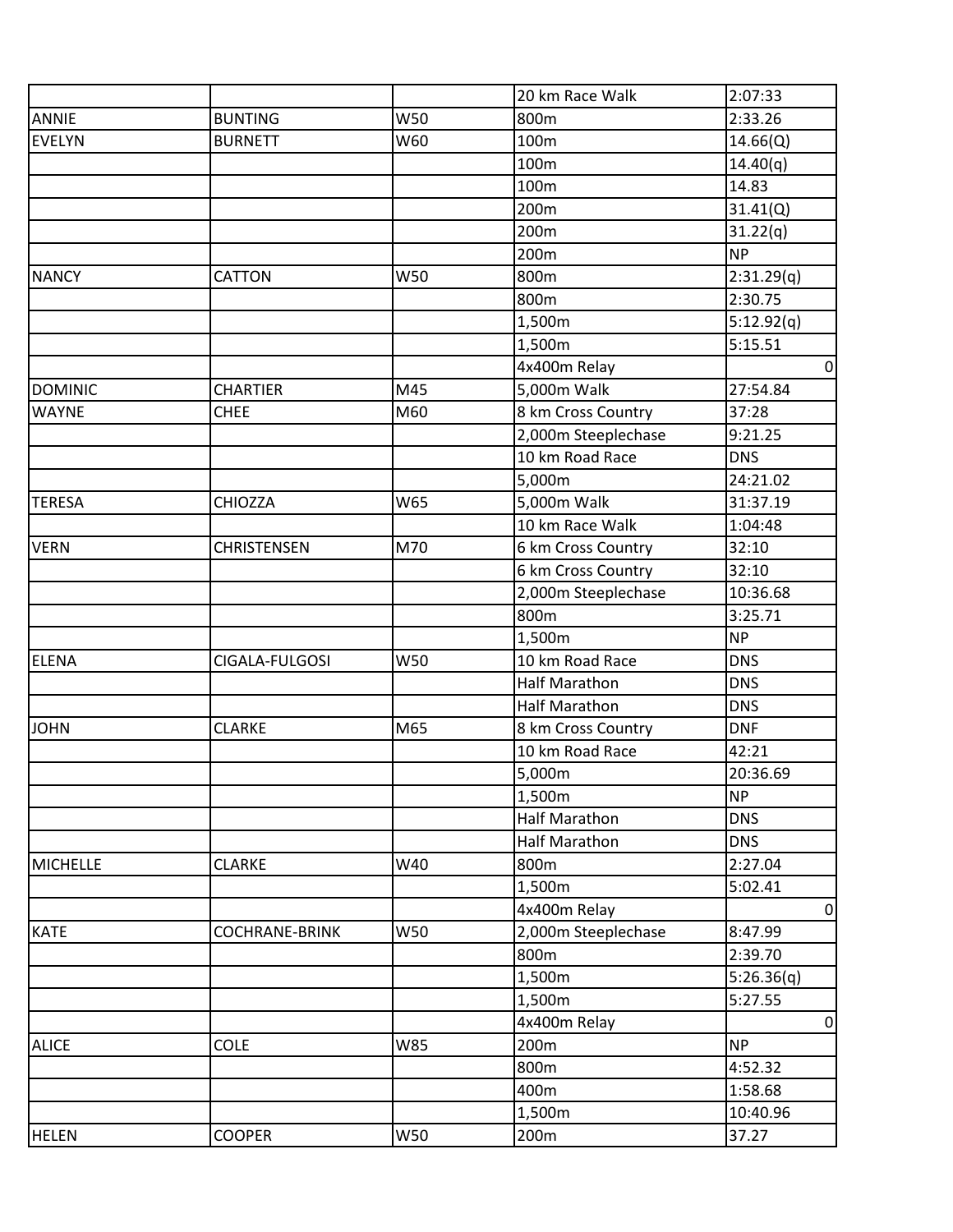| <b>CHRIS</b>   | <b>COSTA</b>      | M35 | 800m            | AB             |
|----------------|-------------------|-----|-----------------|----------------|
| <b>DIANE</b>   | <b>CUMMINS</b>    | W40 | 800m            | 2:20.66(q)     |
|                |                   |     | 800m            | 2:19.12        |
|                |                   |     | 1,500m          | 5:00.76        |
|                |                   |     | 4x400m Relay    | $\overline{0}$ |
| <b>BARBARA</b> | <b>DABROWSKI</b>  | W60 | Javelin         | 32.85          |
| <b>ANNE</b>    | DE THY            | W65 | 10 km Race Walk | 1:08:22        |
| <b>MATTHEW</b> | <b>DECHELLIS</b>  | M50 | 400m Hurdles    | 1:12.37        |
| <b>CHRIS</b>   | <b>DEIGHAN</b>    | M55 | 800m            | 2:19.15(Q)     |
|                |                   |     | 800m            | 2:17.71        |
|                |                   |     | 1,500m          | 4:41.89(Q)     |
|                |                   |     | 1,500m          | 4:41.28        |
| <b>KARLA</b>   | <b>DEL GRANDE</b> | W65 | 100m            | 14.11(Q)       |
|                |                   |     | 100m            | 14.04(WR)      |
|                |                   |     | 200m            | 30.13(Q)       |
|                |                   |     | 200m            | 28.83(WR)      |
|                |                   |     | 400m            | 1:09.70(Q)     |
|                |                   |     | 400m            | 1:08.22        |
| <b>THOMAS</b>  | <b>DICKSON</b>    | M65 | 100m            | 13.04(Q)       |
|                |                   |     | 100m            | 12.97(Q)       |
|                |                   |     | 100m            | 13.18          |
|                |                   |     | 200m            | 28.89(Q)       |
|                |                   |     | 200m            | <b>NP</b>      |
| <b>GEZIM</b>   | <b>DIMNAKU</b>    | M45 | Triple Jump     | 12.79          |
| <b>PATRICE</b> | <b>DOUCET</b>     | M45 | 800m            | 2:07.67(q)     |
|                |                   |     | 800m            | 2:03.30(q)     |
|                |                   |     | 800m            | 2:03.92        |
|                |                   |     | 400m            | 55.19(Q)       |
|                |                   |     | 400m            | 54.23          |
|                |                   |     | 4x400m Relay    | $\overline{0}$ |
| <b>DAVE</b>    | <b>DUNN</b>       | M80 | 100m            | 16.57          |
|                |                   |     | 200m            | 35.24(Q)       |
|                |                   |     | 200m            | 35.37          |
|                |                   |     | 400m            | 1:24.52(Q)     |
|                |                   |     | 400m            | 1:24.06        |
| <b>NATACHA</b> | <b>DUPUIS</b>     | W35 | 100m            | 13.67          |
|                |                   |     | 200m            | 28.51          |
|                |                   |     | 400m            | 1:04.82        |
|                |                   |     | 4x100m Relay    | $\overline{0}$ |
|                |                   |     | 4x400m Relay    | $\overline{0}$ |
| <b>JAMES</b>   | <b>DYCK</b>       | M50 | 800m            | 2:09.67(Q)     |
|                |                   |     | 800m            | 2:07.33        |
| <b>COLIN</b>   | <b>ELLIS</b>      | M50 | 100m            | 13.08          |
|                |                   |     | 200m            | 26.26          |
|                |                   |     | 400m            | 57.90          |
| <b>LESLIE</b>  | <b>ESTWICK</b>    | W55 | High Jump       | 1.32           |
|                |                   |     | Long Jump       | 3.69           |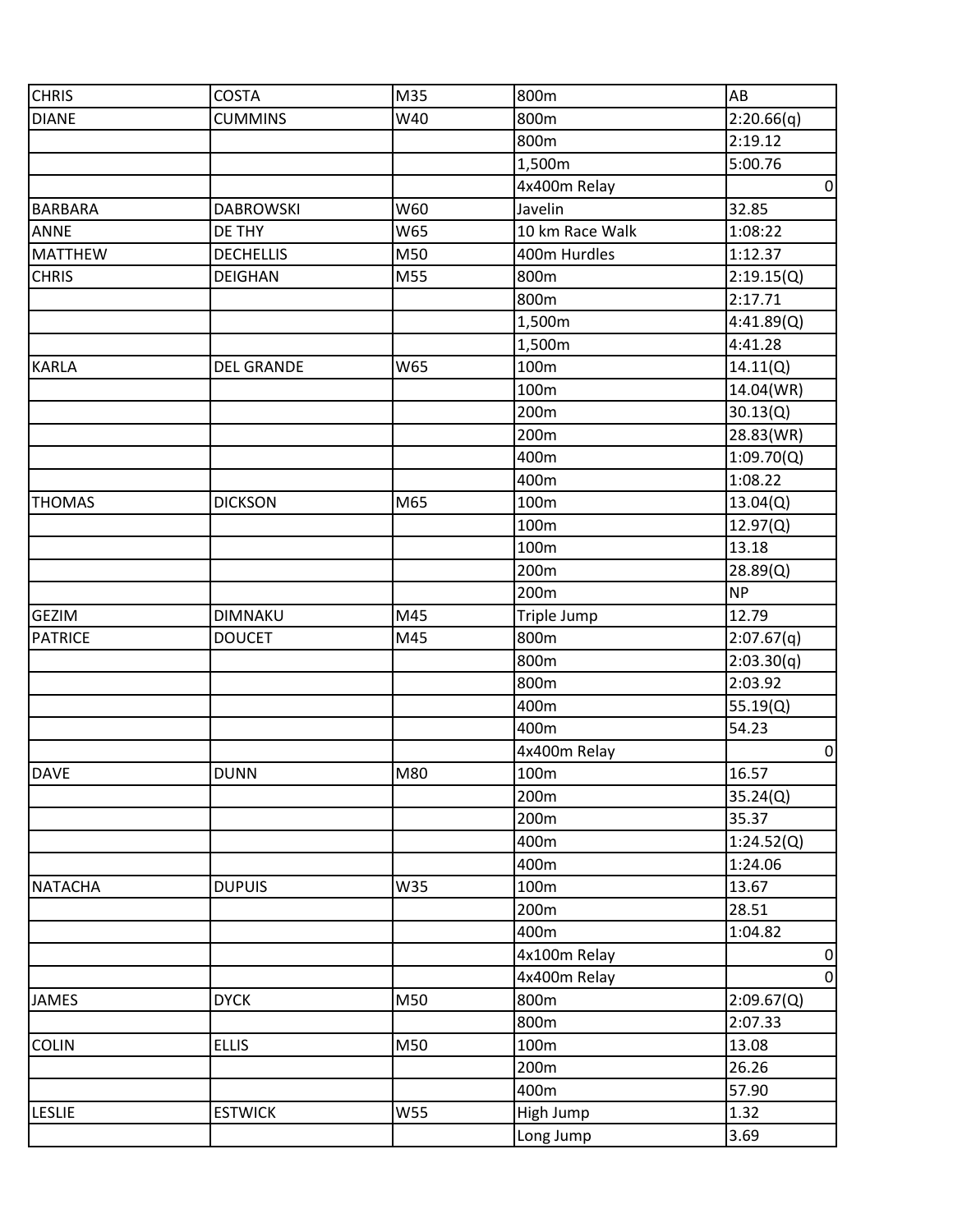|                |                 |     | 80m Hurdles            | 14.40(q)       |
|----------------|-----------------|-----|------------------------|----------------|
|                |                 |     | 80m Hurdles            | 14.48          |
| <b>KIM</b>     | <b>ETHIER</b>   | W50 | 80m Hurdles Heptathlon | 13.82          |
|                |                 |     | High Jump Heptathlon   | 1.31           |
|                |                 |     | Shot Put Heptathlon    | 10.95          |
|                |                 |     | 200m Heptathlon        | 31.46          |
|                |                 |     | Long Jump Heptathlon   | 4.14           |
|                |                 |     | Javelin Heptathlon     | 32.21          |
|                |                 |     | 800m Heptathlon        | 3:28.98        |
|                |                 |     | Heptathlon             | 4710           |
|                |                 |     | High Jump              | 1.32           |
|                |                 |     | Javelin                | 31.11          |
|                |                 |     | Long Jump              | 4.24           |
|                |                 |     | 80m Hurdles            | <b>NP</b>      |
| <b>NICOLA</b>  | <b>EVERTON</b>  | W45 | 8 km Cross Country     | 36:59          |
|                |                 |     | 8 km Cross Country     | 36:59          |
|                |                 |     | 800m                   | 2:37.07        |
|                |                 |     | 1,500m                 | 5:29.25        |
|                |                 |     | 4x400m Relay           | $\overline{0}$ |
| <b>WALTER</b>  | <b>FAION</b>    | M55 | 8 km Cross Country     | 34:16          |
|                |                 |     | 5,000m                 | 20:35.87       |
|                |                 |     | <b>Half Marathon</b>   | 1:35:29        |
| LINE           | <b>FALCON</b>   | W50 | 5,000m Walk            | 30:43.87(>)    |
|                |                 |     | 10 km Race Walk        | 1:04:34        |
|                |                 |     | 20 km Race Walk        | 2:13:43        |
| <b>CLAUDE</b>  | <b>FAUCHER</b>  | M50 | 800m                   | 2:13.74        |
|                |                 |     | 400m                   | 59.94          |
|                |                 |     | 1,500m                 | 4:47.64        |
| <b>SERGE</b>   | <b>FAUCHER</b>  | M50 | 400m                   | 56.14(q)       |
|                |                 |     | 400m                   | <b>NP</b>      |
|                |                 |     | 4x100m Relay           | $\overline{0}$ |
|                |                 |     | 4x400m Relay           | $\overline{0}$ |
| <b>EARL</b>    | <b>FEE</b>      | M85 | 200m Hurdles           | AB             |
|                |                 |     | 800m                   | 3:41.90        |
|                |                 |     | 400m                   | 1:37.36(Q)     |
|                |                 |     | 400m                   | 1:30.22        |
| <b>MOUNIR</b>  | <b>FERCHIOU</b> | M55 | 100m                   | 15.47          |
| <b>JOHANNA</b> | <b>FLIPSEN</b>  | W60 | 5,000m Walk            | 28:54.88       |
|                |                 |     | 10 km Race Walk        | 59:21          |
|                |                 |     | 10 km Race Walk        | 59:21          |
|                |                 |     | 20 km Race Walk        | 2:04:33        |
|                |                 |     | 20 km Race Walk        | 2:04:33        |
| <b>RUSSELL</b> | <b>FORDHAM</b>  | M45 | 8 km Cross Country     | 35:16          |
|                |                 |     | 10 km Road Race        | 43:54          |
| <b>METTE</b>   | <b>FOSSBERG</b> | W65 | 100m                   | 19.17          |
|                |                 |     | Long Jump              | 2.95           |
| MARIE-CLAUDE   | <b>GAGNON</b>   | W40 | 800m                   | 3:24.02        |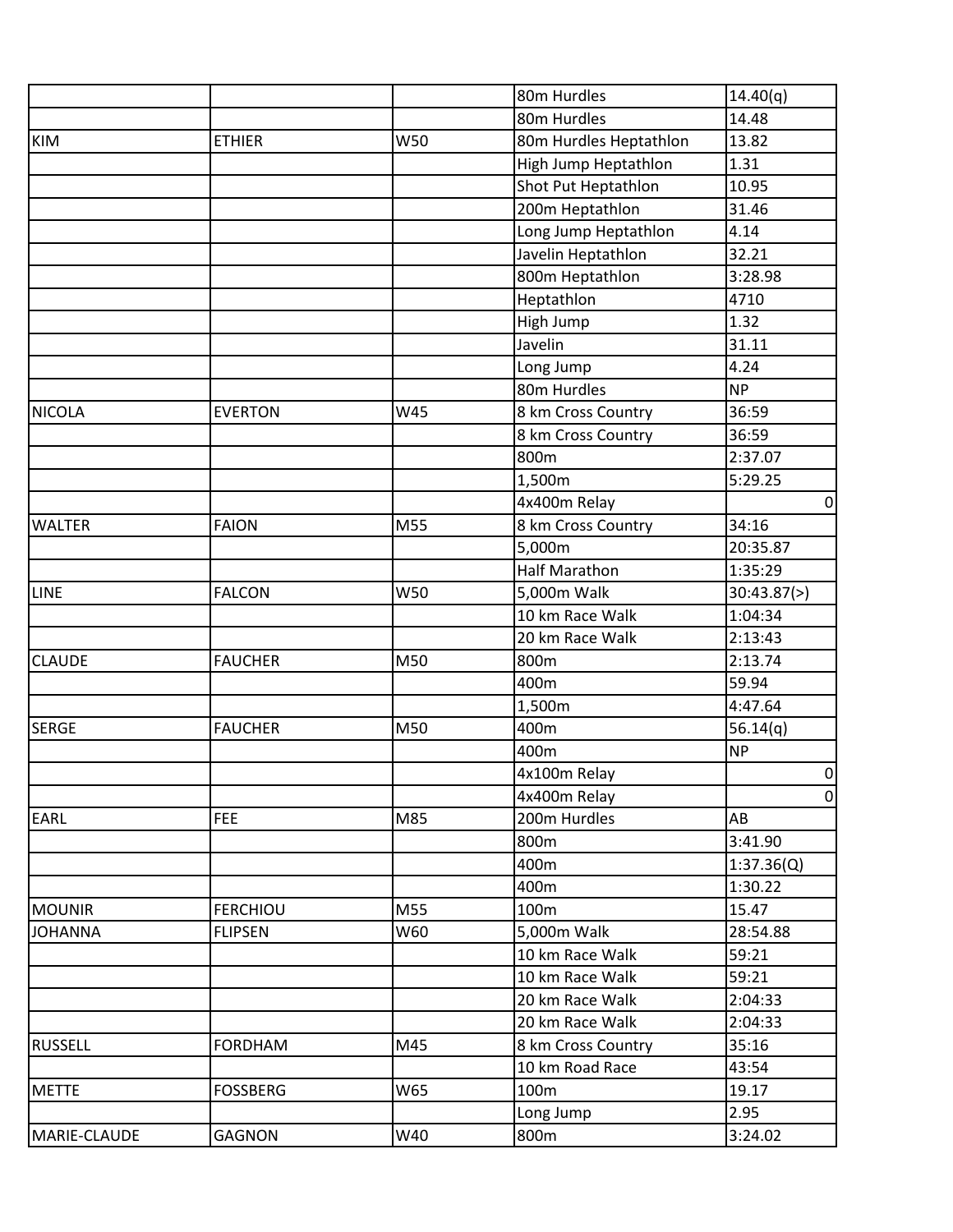| <b>VIOLETA</b>  | <b>GARFUNKEL</b>      | W45 | 100m                           | 13.90(Q)       |
|-----------------|-----------------------|-----|--------------------------------|----------------|
|                 |                       |     | 100m                           | 13.34(q)       |
|                 |                       |     | 100m                           | 13.42          |
|                 |                       |     | 200m                           | 28.09(Q)       |
|                 |                       |     | 200m                           | 27.76          |
| <b>DOREEN</b>   | <b>GARNER</b>         | W60 | <b>Shot Put</b>                | 10.34          |
|                 |                       |     | <b>Discus</b>                  | 28.26          |
| <b>MAREK</b>    | <b>GLOWACKI</b>       | M75 | Shot Put                       | 11.65          |
|                 |                       |     | <b>Hammer Throw Pentathlon</b> | 32.74          |
|                 |                       |     | Shot Put Throw Pentathlon      | 11.03          |
|                 |                       |     | <b>Discus Throw Pentathlon</b> | AB             |
|                 |                       |     | Javelin Throw Pentathlon       | AB             |
|                 |                       |     | Weight Throw Pentathlon        | AB             |
|                 |                       |     | Pentathlon                     | 1601           |
| <b>ANKE</b>     | <b>GRAENERT</b>       | W45 | 8 km Cross Country             | 41:26          |
|                 |                       |     | 8 km Cross Country             | 41:26          |
|                 |                       |     | 5,000m                         | 23:53.31       |
|                 |                       |     | 1,500m                         | 6:13.87        |
| <b>MIRCO</b>    | <b>GRAENERT</b>       | M45 | 8 km Cross Country             | <b>DNF</b>     |
|                 |                       |     | 800m                           | 2:08.41        |
|                 |                       |     | 400m                           | 56.32          |
|                 |                       |     | 1,500m                         | 4:40.33        |
|                 |                       |     | 4x400m Relay                   | $\overline{0}$ |
| <b>LUCILLE</b>  | <b>GREEN</b>          | W65 | Hammer Throw                   | 14.03          |
|                 |                       |     | Weight                         | 6.90           |
| <b>STANLEY</b>  | <b>GUTTMAN</b>        | M65 | 5,000m Walk                    | 35:02.26(>)    |
|                 |                       |     | 10 km Race Walk                | 1:13:37        |
|                 |                       |     | Race Walk                      | <b>DNS</b>     |
| <b>SUE</b>      | <b>HANNON</b>         | W60 | High Jump                      | 1.27           |
|                 |                       |     | Long Jump                      | 3.09           |
|                 |                       |     | Triple Jump                    | 6.81           |
| <b>HAZEL</b>    | <b>HARDING</b>        | W45 | 200 <sub>m</sub>               | 32.15          |
|                 |                       |     | 800m                           | 2:48.04        |
|                 |                       |     | 400m                           | 1:10.45        |
|                 |                       |     | 4x100m Relay                   | $\overline{0}$ |
|                 |                       |     | 4x400m Relay                   | $\overline{0}$ |
| <b>MICHELLE</b> | <b>HASTICK-COWELL</b> | W40 | Triple Jump                    | 11.00          |
| <b>WARD</b>     | <b>HAZEN</b>          | M60 | 100m Hurdles                   | 15.95(Q)       |
|                 |                       |     | 100m Hurdles                   | 16.23(Q)       |
|                 |                       |     | Triple Jump                    | <b>NP</b>      |
|                 |                       |     | 100m Hurdles                   | 23.86          |
| <b>THERESE</b>  | <b>HERARD</b>         | W60 | 800m                           | 2:51.88(q)     |
|                 |                       |     | 800m                           | 2:53.79        |
|                 |                       |     | 5,000m                         | 21:48.06       |
|                 |                       |     | 1,500m                         | 5:58.72(q)     |
|                 |                       |     | 1,500m                         | 5:55.00        |
|                 |                       |     | 4x400m Relay                   | $\overline{0}$ |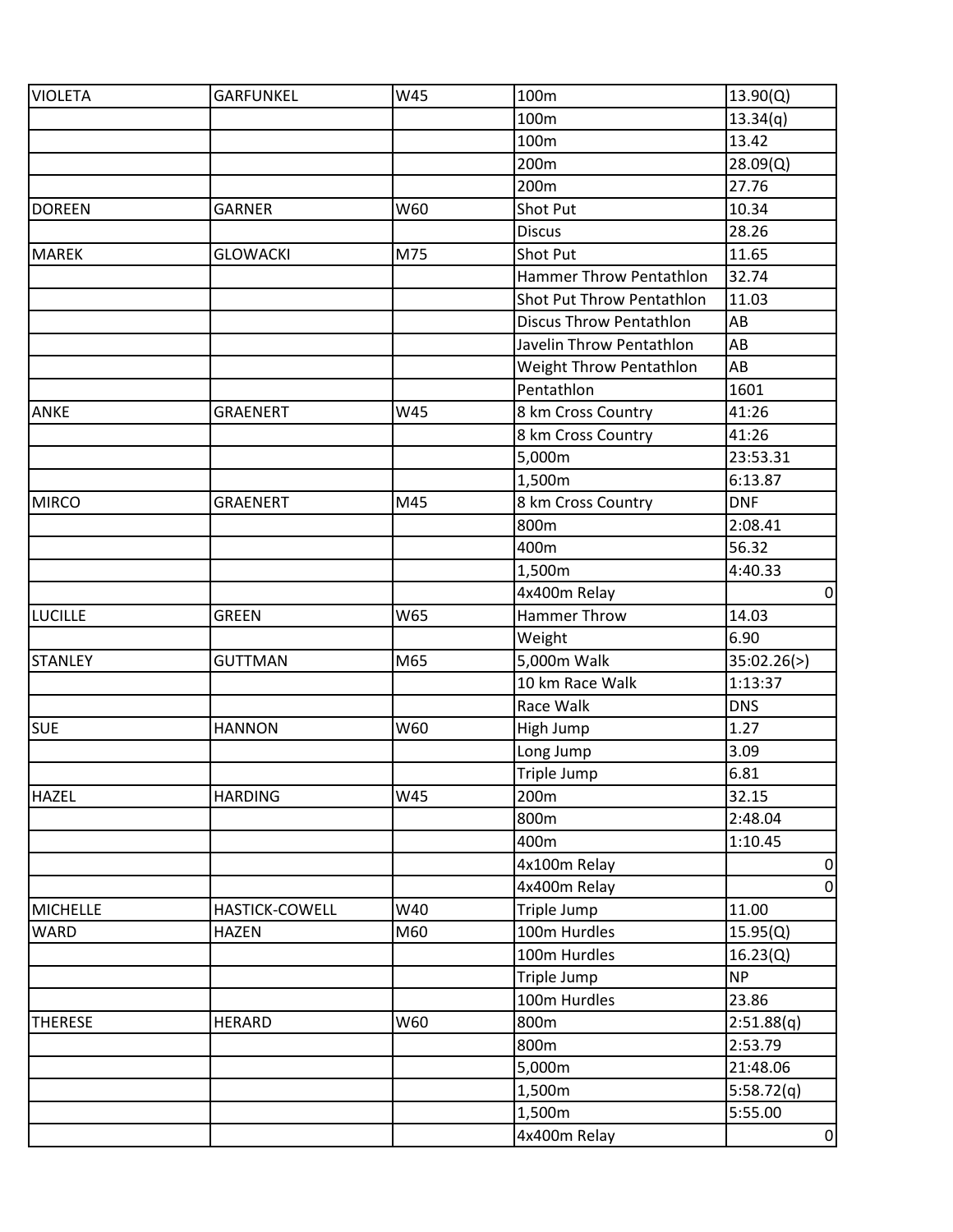| <b>CAROLYN</b> | <b>HICKS</b>    | W55 | 1,500m                 | 7:41.27        |
|----------------|-----------------|-----|------------------------|----------------|
| MELINDA        | <b>HIDI</b>     | W40 | 80m Hurdles            | 12.76(q)       |
|                |                 |     | 80m Hurdles            | 12.63          |
|                |                 |     | 4x100m Relay           | $\overline{0}$ |
| <b>JACKSON</b> | <b>HINTON</b>   | M35 | 110m Hurdles           | 15.02(Q)       |
|                |                 |     | 110m Hurdles           | 14.51          |
|                |                 |     | 4x100m Relay           | $\overline{0}$ |
| <b>JEAN</b>    | <b>HORNE</b>    | W85 | 5,000m Walk            | 41:55.90       |
|                |                 |     | 10 km Race Walk        | 1:25:20        |
| <b>XAVIER</b>  | <b>IBARRETA</b> | M40 | 200m                   | 24.75          |
|                |                 |     | 400m                   | 56.48          |
|                |                 |     | 4x400m Relay           | $\overline{0}$ |
| MARCEL         | <b>JOBIN</b>    | M75 | 5,000m Walk            | 32:09.03       |
|                |                 |     | 10 km Race Walk        | 1:12:00        |
|                |                 |     | 20 km Race Walk        | 2:22:51        |
| <b>FRANK</b>   | <b>JOHNSTON</b> | M70 | Shot Put               | 8.95           |
| <b>JERRY</b>   | <b>KANGNI</b>   | M45 | 100m                   | 12.11          |
|                |                 |     | 200m                   | 24.67          |
| <b>KRIS</b>    | <b>KOZELL</b>   | W65 | 5,000m Walk            | 30:19.09       |
|                |                 |     | 10 km Race Walk        | 1:00:42        |
|                |                 |     | 20 km Race Walk        | 2:11:55        |
| <b>BERNARD</b> | LACHANCE        | M65 | 300m Hurdles           | 1:05.35        |
|                |                 |     | 400m                   | 1:12.21        |
|                |                 |     | 100m Hurdles           | 23.61          |
| <b>RENEE</b>   | <b>LACHANCE</b> | W40 | 100m                   | 13.88          |
|                |                 |     | 200m                   | 29.67          |
| CAROL          | LAFAYETTE-BOYD  | W75 | 100m                   | 14.82(Q)       |
|                |                 |     | 100m                   | 15.41          |
|                |                 |     | 200m                   | 31.86(Q)(WR)   |
|                |                 |     | 200m                   | 31.56(WR)      |
|                |                 |     | High Jump              | 1.24(WR)       |
|                |                 |     | Long Jump              | 3.78           |
|                |                 |     | Triple Jump            | 7.98           |
| <b>DENIS</b>   | LAFLAMME        | M60 | 5,000m Walk            | 27:45.57(>)    |
|                |                 |     | 10 km Race Walk        | 57:18          |
| <b>PASCAL</b>  | LAFOND          | M45 | Javelin                | 53.20          |
| <b>MIHAIL</b>  | LARIN           | M45 | 10 km Race Walk        | 54:44          |
|                |                 |     | 20 km Race Walk        | 1:58:17        |
| SUSANNE        | LAURIDSEN       | W60 | 80m Hurdles Heptathlon | 19.56          |
|                |                 |     | High Jump Heptathlon   | 1.23           |
|                |                 |     | Shot Put Heptathlon    | 6.54           |
|                |                 |     | 200m Heptathlon        | 37.74          |
|                |                 |     | Long Jump Heptathlon   | 3.47           |
|                |                 |     | Javelin Heptathlon     | 19.02          |
|                |                 |     | 800m Heptathlon        | 4:06.91        |
|                |                 |     | Heptathlon             | 3499           |
|                |                 |     | 300m Hurdles           | 1:10.71        |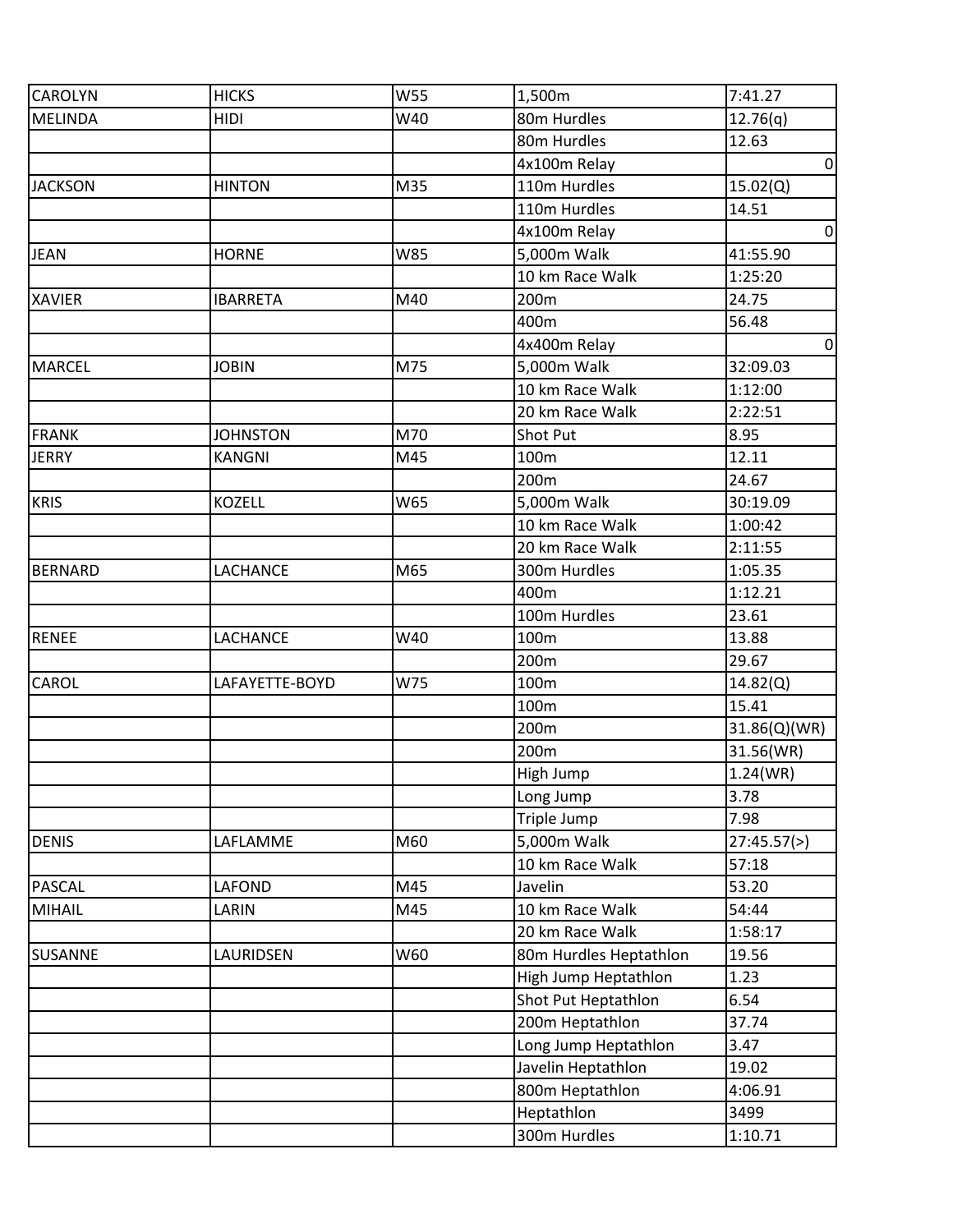|                  |                   |     | High Jump            | 1.18           |
|------------------|-------------------|-----|----------------------|----------------|
|                  |                   |     | Javelin              | <b>NP</b>      |
|                  |                   |     | Long Jump            | 3.28           |
|                  |                   |     | Triple Jump          | 7.40           |
|                  |                   |     | 80m Hurdles          | 19.01(q)       |
|                  |                   |     | 1,500m               | 19.01(q)       |
|                  |                   |     | 80m Hurdles          | 18.09          |
|                  |                   |     | 4x100m Relay         | $\mathbf 0$    |
| <b>PETER</b>     | LAWSON            | M45 | 200m                 | 25.64          |
|                  |                   |     | 400m                 | 54.98(q)       |
|                  |                   |     | 400m                 | 54.82          |
|                  |                   |     | 4x400m Relay         | $\overline{0}$ |
| <b>RYSZARD</b>   | <b>LECH</b>       | M70 | 100m                 | 14.32(Q)       |
|                  |                   |     | 300m Hurdles         | 52.70(Q)       |
|                  |                   |     | 100m                 | 14.61          |
|                  |                   |     | 300m Hurdles         | 52.58          |
|                  |                   |     | 200m                 | 31.26(q)       |
|                  |                   |     | 200m                 | 30.41          |
|                  |                   |     | 80m Hurdles          | 13.97(Q)       |
|                  |                   |     | 80m Hurdles          | 14.53          |
| <b>CHRISTIAN</b> | LEMASSIF          | M50 | 100m                 | 12.32(Q)       |
|                  |                   |     | 100m                 | 12.06          |
|                  |                   |     | 200m                 | 24.73(Q)       |
|                  |                   |     | 200m                 | 24.23(Q)       |
|                  |                   |     | 200m                 | 24.21          |
|                  |                   |     | 4x100m Relay         | $\overline{0}$ |
| <b>WALTER</b>    | <b>LINDER</b>     | M65 | 100m                 | 14.51          |
|                  |                   |     | 200m                 | AB             |
|                  |                   |     | Long Jump            | <b>NP</b>      |
| <b>PETER</b>     | LORD              | M55 | Triple Jump          | 11.72          |
| <b>ALEX</b>      | <b>MACEACHERN</b> | M70 | 6 km Cross Country   | <b>DNF</b>     |
|                  |                   |     | 100m                 | 16.28          |
| <b>RENATA</b>    | MACHERZYNSKA      | W60 | 100m                 | 15.12(q)       |
|                  |                   |     | 100m                 | 14.68(q)       |
|                  |                   |     | 100m                 | 15.06          |
|                  |                   |     | 200m                 | 31.68(q)       |
|                  |                   |     | 200m                 | 31.14(q)       |
|                  |                   |     | 200m                 | 31.31          |
| <b>ROBERT</b>    | <b>MADEJ</b>      | M45 | 10 km Road Race      | 37:53          |
|                  |                   |     | 5,000m               | 18:26.56       |
|                  |                   |     | <b>Half Marathon</b> | 1:29:58        |
|                  |                   |     | Half Marathon        | 1:29:58        |
| <b>IRENE</b>     | <b>MAGUIRE</b>    | W55 | 8 km Cross Country   | 51:14          |
|                  |                   |     | 8 km Cross Country   | 51:14          |
|                  |                   |     | 10 km Road Race      | 1:03:21        |
| <b>AYMAN</b>     | <b>MAZHAR</b>     | M55 | Weight               | 14.85          |
| <b>ROD</b>       | <b>MCBETH</b>     | M60 | 100m                 | 13.78(q)       |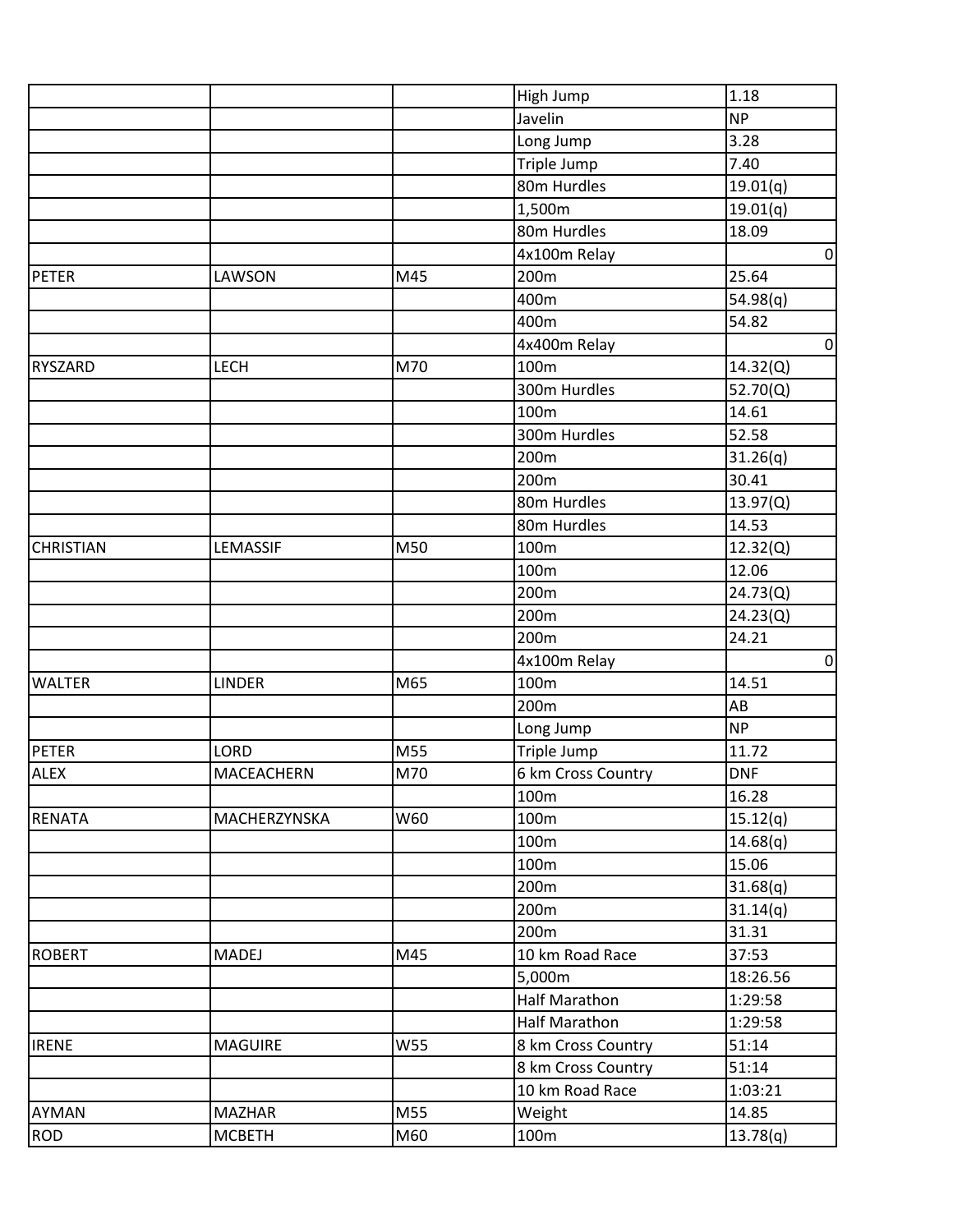|                 |                  |            | 100m                           | 13.71       |
|-----------------|------------------|------------|--------------------------------|-------------|
|                 |                  |            | 200m                           | 28.55       |
|                 |                  |            | 400m                           | 1:05.05     |
| <b>GREG</b>     | <b>MCGINN</b>    | M65        | 100m                           | 15.04       |
|                 |                  |            | Long Jump                      | <b>NP</b>   |
| <b>ANDRE</b>    | <b>MITCHELL</b>  | M40        | 400m                           | 54.32(q)    |
|                 |                  |            | 400m                           | 54.65       |
|                 |                  |            | 4x100m Relay                   | $\mathbf 0$ |
|                 |                  |            | 4x400m Relay                   | $\mathbf 0$ |
| <b>GRAHAM</b>   | <b>MORFITT</b>   | M50        | <b>Hammer Throw</b>            | 34.97       |
|                 |                  |            | <b>Discus</b>                  | 34.99       |
|                 |                  |            | Weight                         | 14.39       |
|                 |                  |            | Javelin                        | 60.26       |
|                 |                  |            | Hammer Throw Pentathlon        | 36.70       |
|                 |                  |            | Shot Put Throw Pentathlon      | 10.80       |
|                 |                  |            | <b>Discus Throw Pentathlon</b> | 35.80       |
|                 |                  |            | Javelin Throw Pentathlon       | 61.44       |
|                 |                  |            | Weight Throw Pentathlon        | 13.84       |
|                 |                  |            | Pentathlon                     | 3490        |
| <b>MARGARET</b> | <b>MORFITT</b>   | W80        | <b>Hammer Throw</b>            | 18.83       |
|                 |                  |            | <b>Discus</b>                  | 7.26        |
| CORNELIU        | <b>MUNTEAN</b>   | M40        | <b>Half Marathon</b>           | 1:51:27     |
|                 |                  |            | <b>Half Marathon</b>           | 1:51:27     |
| <b>CLARA</b>    | <b>NORTHCOTT</b> | <b>W55</b> | 8 km Cross Country             | 38:56       |
|                 |                  |            | 8 km Cross Country             | 38:56       |
|                 |                  |            | 10 km Road Race                | 49:20       |
|                 |                  |            | 5,000m                         | 23:27.69    |
|                 |                  |            | 1,500m                         | 6:12.90     |
|                 |                  |            | 4x400m Relay                   | $\mathbf 0$ |
| PAUL            | <b>OSLAND</b>    | M50        | 800m                           | 2:11.83     |
|                 |                  |            | 1,500m                         | 4:29.55     |
|                 |                  |            | 4x400m Relay                   | 0           |
| <b>JUSTIN</b>   | <b>OTT</b>       | M35        | 100m                           | 12.33       |
| <b>DANIK</b>    | PAILLé           | M45        | 3,000m Steeplechase            | 12:29.70    |
| <b>SCOTT</b>    | <b>PATERSON</b>  | M35        | Hammer Throw                   | 48.14       |
|                 |                  |            | Shot Put                       | 11.57       |
|                 |                  |            | Weight                         | 13.76       |
|                 |                  |            | <b>Hammer Throw Pentathlon</b> | 46.14       |
|                 |                  |            | Shot Put Throw Pentahlon       | 11.50       |
|                 |                  |            | <b>Discus Throw Pentathlon</b> | 29.95       |
|                 |                  |            | Javelin Throw Pentathlon       | 36.83       |
|                 |                  |            | Weight Throw Pentathlon        | 14.29       |
|                 |                  |            | Pentathlon                     | 2824        |
| <b>NANCY</b>    | <b>PATTEN</b>    | W60        | 5,000m Walk                    | 31:46.84    |
|                 |                  |            | 300m Hurdles                   | 1:07.68     |
|                 |                  |            | 10 km Race Walk                | 1:05:09     |
|                 |                  |            | 10 km Race Walk                | 1:05:09     |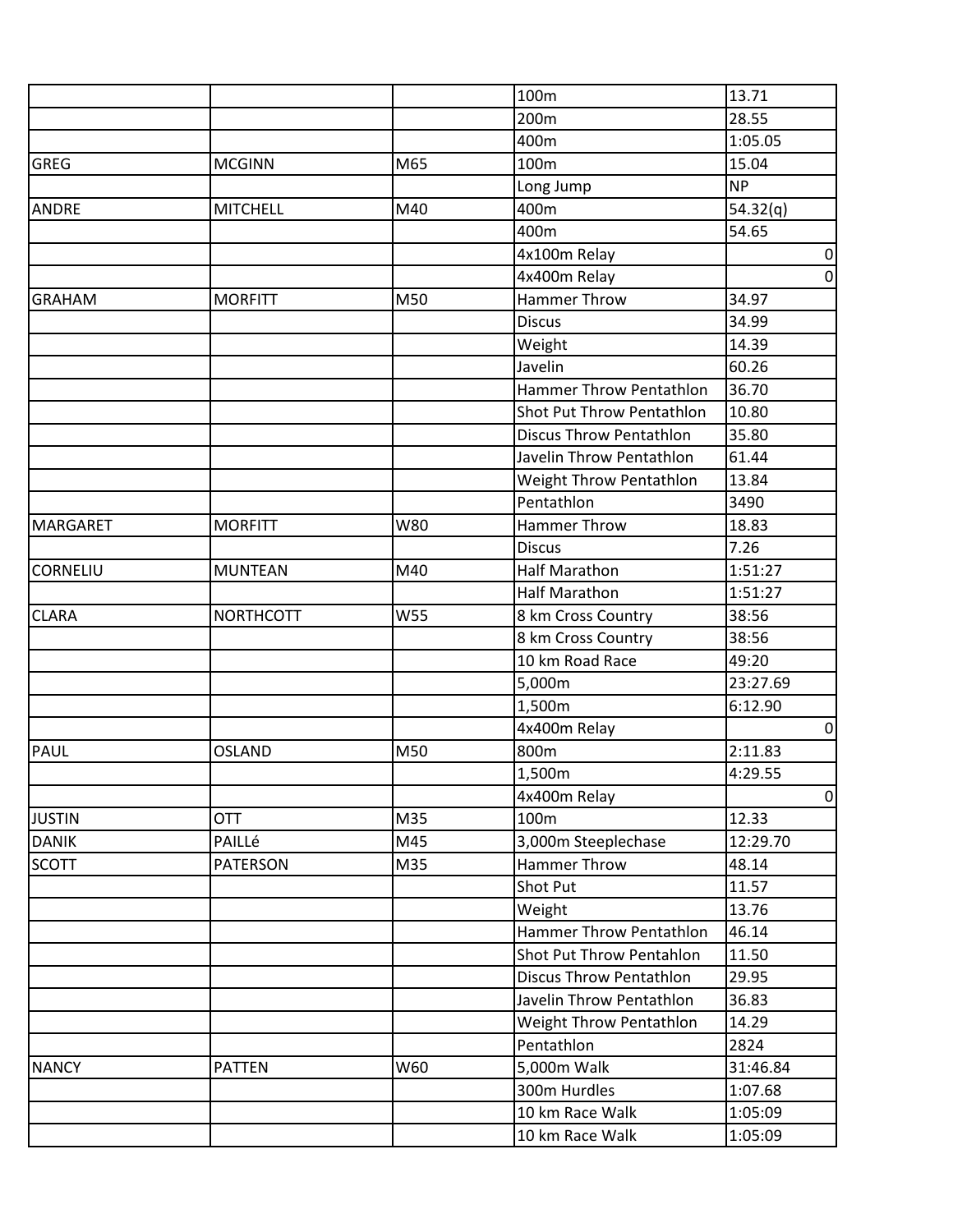|                 |                 |     | Race Walk                      | <b>DNS</b>     |
|-----------------|-----------------|-----|--------------------------------|----------------|
|                 |                 |     | 4x400m Relay                   | $\overline{0}$ |
| <b>SCOTT</b>    | <b>PAYNE</b>    | M55 | 200m                           | 29.30          |
|                 |                 |     | 400m                           | 1:05.41        |
| <b>WILLIAM</b>  | <b>PEARSON</b>  | M65 | <b>Shot Put</b>                | 10.09          |
|                 |                 |     | Hammer Throw                   | 30.95          |
|                 |                 |     | <b>Discus</b>                  | 33.47          |
|                 |                 |     | Weight                         | 11.70          |
|                 |                 |     | Javelin                        | 26.06          |
|                 |                 |     | Hammer Throw Pentathlon        | 28.77          |
|                 |                 |     | Shot Put Throw Pentathlon      | 10.00          |
|                 |                 |     | <b>Discus Throw Pentathlon</b> | 33.47          |
|                 |                 |     | Javelin Throw Pentathlon       | 22.17          |
|                 |                 |     | Weight Throw Pentathlon        | 10.87          |
|                 |                 |     | Pentathlon                     | 2831           |
| <b>GEOFFREY</b> | <b>PEAT</b>     | M55 | 800m                           | 2:14.94(Q)     |
|                 |                 |     | 800m                           | 2:14.74(q)     |
|                 |                 |     | 800m                           | 2:13.24        |
|                 |                 |     | 1,500m                         | 4:34.28(Q)     |
|                 |                 |     | 1,500m                         | 4:31.68        |
| <b>IAN</b>      | <b>PEROWNE</b>  | M65 | 800m                           | 3:03.05        |
|                 |                 |     | 5,000m                         | 22:32.00       |
|                 |                 |     | 1,500m                         | 5:55.23        |
|                 |                 |     | <b>Half Marathon</b>           | 1:53:02        |
| <b>JIMMY</b>    | <b>PETRIE</b>   | M40 | 400m Hurdles                   | 1:15.13        |
|                 |                 |     | Long Jump                      | 4.82           |
|                 |                 |     | 110m Hurdles                   | AB             |
|                 |                 |     | Triple Jump                    | 10.44          |
| <b>MARK</b>     | PINCKARD        | M55 | 800m                           | 2:21.58(Q)     |
|                 |                 |     | 800m                           | 2:12.34(q)     |
|                 |                 |     | 800m                           | 2:11.24        |
|                 |                 |     | 1,500m                         | 4:45.02        |
| <b>SIMON</b>    | <b>RAYNER</b>   | M50 | 10 km Road Race                | <b>DNS</b>     |
|                 |                 |     | 800m                           | 2:12.52        |
|                 |                 |     | 5,000m                         | 17:34.27       |
|                 |                 |     | 1,500m                         | 4:26.67        |
| <b>AURA</b>     | <b>REYNOSO</b>  | W50 | 10 km Road Race                | 53:30          |
|                 |                 |     | 1,500m                         | 6:36.33        |
| <b>JASON</b>    | <b>ROBINSON</b> | M45 | Long Jump                      | 5.84           |
| <b>NICOLE</b>   | <b>ROGERS</b>   | W35 | 5,000m                         | 21:13.95       |
|                 |                 |     | 1,500m                         | 5:38.76        |
|                 |                 |     | 4x400m Relay                   | $\overline{0}$ |
| <b>JOSIANE</b>  | RONDEAU         | W40 | 10 km Road Race                | 50:30          |
| <b>TED</b>      | <b>ROWAN</b>    | M85 | 100m Decathlon                 | 16.99          |
|                 |                 |     | Long Jump Decathlon            | 3.31           |
|                 |                 |     | Shot Put Decathlon             | 8.08           |
|                 |                 |     | High Jump Decathlon            | 1.09           |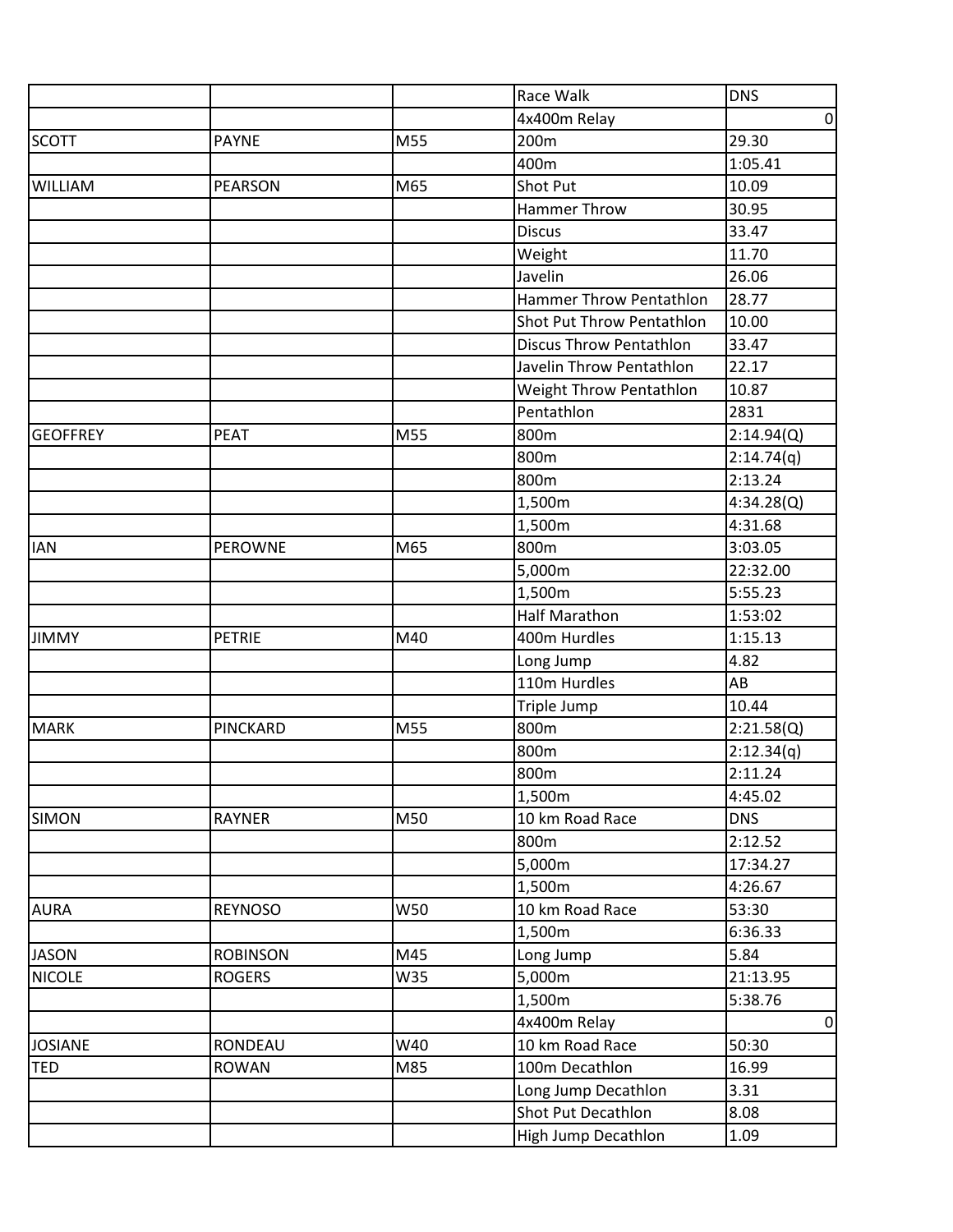|                |                 |     | 400m Decathlon        | 1:40.25    |
|----------------|-----------------|-----|-----------------------|------------|
|                |                 |     | 80m Hurdles Decathlon | 20.09      |
|                |                 |     | Discus Decathlon      | 25.87      |
|                |                 |     | Pole Vault Decathlon  | 1.60       |
|                |                 |     | Javelin Decathlon     | 19.86      |
|                |                 |     | 1,500m Decathlon      | 9:43.23    |
|                |                 |     | Decathlon             | 7110       |
|                |                 |     | 200m Hurdles          | AB         |
|                |                 |     | <b>Discus</b>         | <b>NP</b>  |
|                |                 |     | 200m                  | <b>NP</b>  |
|                |                 |     | High Jump             | 1.08       |
|                |                 |     | Javelin               | <b>NP</b>  |
|                |                 |     | Long Jump             | 3.25       |
|                |                 |     | Pole Vault            | <b>NP</b>  |
|                |                 |     | Triple Jump           | 6.37       |
| <b>TERESA</b>  | <b>SACCUCCI</b> | W40 | 10 km Road Race       | 51:09      |
| ANGELA         | SEULEAN         | W45 | 100m                  | 15.35      |
|                |                 |     | 200m                  | 31.63      |
| <b>MICHAEL</b> | <b>SHERAR</b>   | M50 | 800m                  | 2:10.43(Q) |
|                |                 |     | 800m                  | 2:08.00    |
|                |                 |     | 800m                  | 2:05.40    |
|                |                 |     | 400m                  | 56.18(q)   |
|                |                 |     | 400m                  | 55.64      |
|                |                 |     | 1,500m                | 4:34.75    |
|                |                 |     | 4x100m Relay          | $\pmb{0}$  |
|                |                 |     | 4x400m Relay          | $\pmb{0}$  |
| KELLY          | <b>SILCOX</b>   | W50 | 100m                  | 14.37(q)   |
|                |                 |     | 100m                  | 13.85      |
|                |                 |     | 200m                  | 28.94(Q)   |
|                |                 |     | 200m                  | 28.67      |
| <b>JUSTIN</b>  | <b>SINCLAIR</b> | M40 | 100m                  | 11.42(Q)   |
|                |                 |     | 100m                  | 11.56      |
|                |                 |     | 200m                  | <b>NP</b>  |
|                |                 |     | 4x100m Relay          | $\pmb{0}$  |
| <b>MARCUS</b>  | <b>SKEETE</b>   | M50 | 400m Hurdles          | 1:03.94    |
|                |                 |     | High Jump             | 1.55       |
|                |                 |     | 400m                  | 56.68(q)   |
|                |                 |     | Javelin               | <b>NP</b>  |
|                |                 |     | 400m                  | 56.90      |
|                |                 |     | 100m Hurdles          | 16.80      |
|                |                 |     | 4x400m Relay          | $\pmb{0}$  |
| <b>NICKY</b>   | <b>SLOVITT</b>  | W55 | 5,000m Walk           | 35:04.63   |
|                |                 |     | 10 km Race Walk       | 1:11:19    |
|                |                 |     | 20 km Race Walk       | <b>DNS</b> |
| <b>ALAIN</b>   | <b>SMITH</b>    | M55 | 100m                  | 23.25      |
|                |                 |     | <b>Discus</b>         | 15.77      |
| <b>DOUG</b>    | <b>SMITH</b>    | M65 | 2,000m Steeplechase   | 13:12.67   |